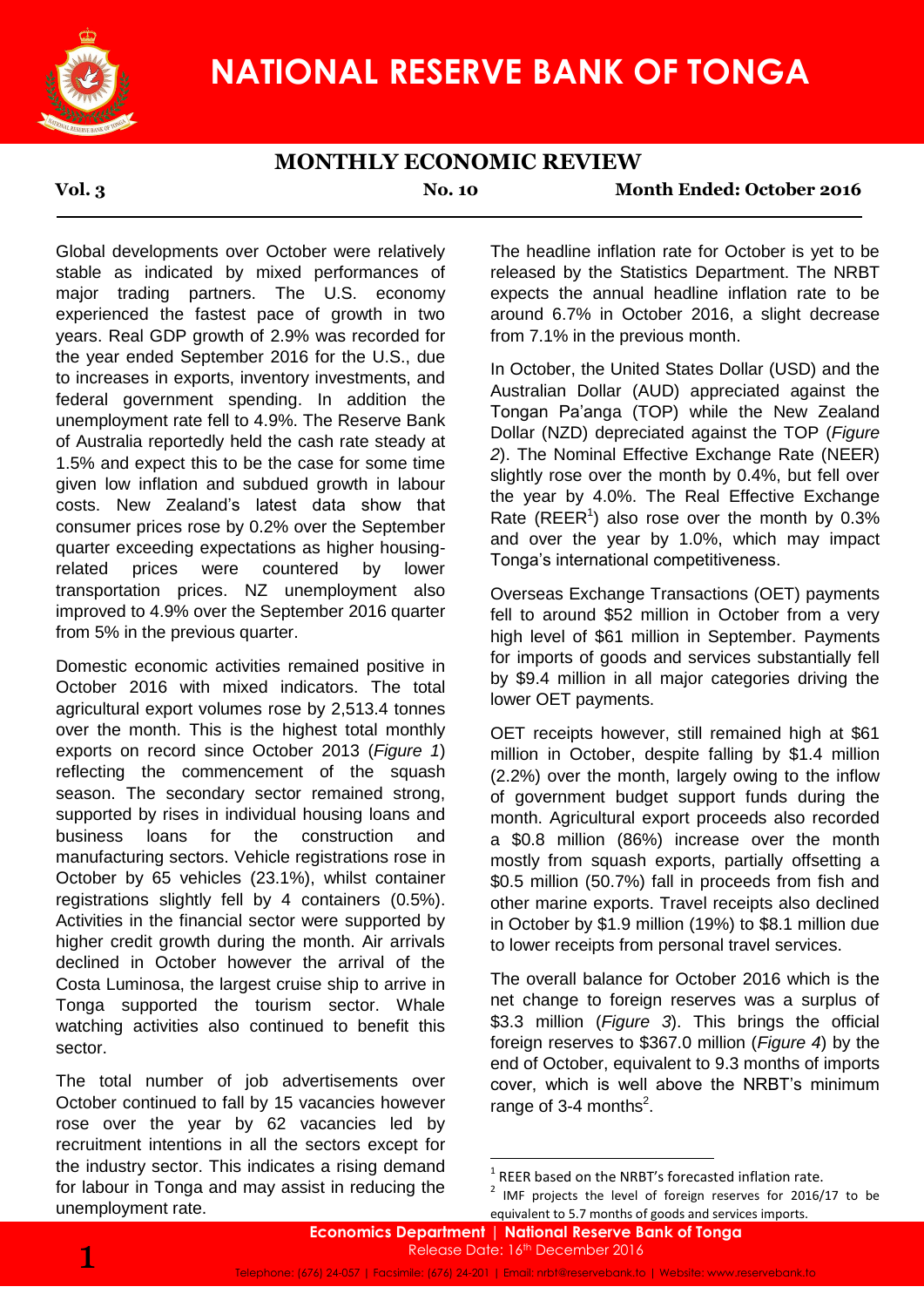

# **MONTHLY ECONOMIC REVIEW**

**Vol. 3 No. 10 Month Ended: October 2016**

Broad money rose over October 2016 by \$5.0 million (1.0%) setting a new high record of \$501.2 million (*Figure 5*). This was a result of an increase in both the net foreign assets (NFA) and net domestic assets (NDA) of \$2.2 million (0.6%) and \$3.0 million (2.4%) respectively. The increase in foreign reserves drove the rise in NFA whilst the increase in private sector domestic credit drove the rise in NDA. Liquidity (reserve money) $3$  decreased over the month by \$0.5 million (0.2%) to \$267.6 million which resulted from lower banks' deposits to the NRBT vault. Broad money rose by \$72.5 million (16.9%) over the year due mainly to a marked increase in NFA of \$71.7 million (23.7%).

Total bank lending rose by \$5.5 million (1.5%) to \$368.2 million in October 2016 *(Figure 6)*. Increases in all household lending categories contributed to a \$4.1 million (2.1%) growth in household loans over the month to a new high record of \$203.8 million, specifically the increase in housing loans. Business lending grew over October 2016 by \$1.4 million (0.9%). This was driven by growth in loans to the agricultural, construction and manufacturing sectors. The increasing activity in the agricultural sector was partially supported by low interest rates from the Government Development Loans scheme. Annual credit growth as at the end of October 2016 was \$47.9 million (15.0%), which is higher than in the same period last year and is expected to grow stronger towards the final months of the year.

Higher interest rates on business and other personal loans contributed to an increase in the weighted average lending rate of 1.3 basis points to 7.89%. However, the weighted average deposit rate fell by 4.5 basis points to 2.25% due mainly to lower term and savings deposits rates.

Consequently, the weighted average interest rate spread widened by 5.8 basis points to 5.64% in October 2016. Over the year, the weighted average interest rate spread narrowed by 15.9 basis points due mainly to declines in both the weighted average lending rate and weighted average deposit rate. Total loans to deposit ratio rose slightly to 74.1% in October 2016 from 73.8% last month. This remains below the 80% minimum requirement for the banks' loan to deposit ratio and indicates excess liquidity existing in the banking system.

Net credit to government fell over the month and over the year by \$5.1 million and \$22.8 million respectively driven by a rise in government deposits. This was due to the receipt of budgetary support funds during the month and government bonds issued over the year.

The NRBT's expectation for strong domestic economic activity remains in the near term. The level of foreign reserves is also expected to remain comfortable supported by expected higher receipts of remittances and foreign aid, despite the projected rise in imports. Upward inflationary pressure is expected in the near term due to amendments made to custom duty and excise tax effective on  $1<sup>st</sup>$  July 2016. The banking system remains sound. NRBT will continue to closely monitor and review its monetary policy setting to maintain internal and external monetary stability, and to promote a sound and efficient financial system to support macroeconomic stability and economic growth.



1

 $3$  Liquidity in the banking system (reserve money) is a sum of currency in circulation, exchange settlement account balances, and required reserve deposits.